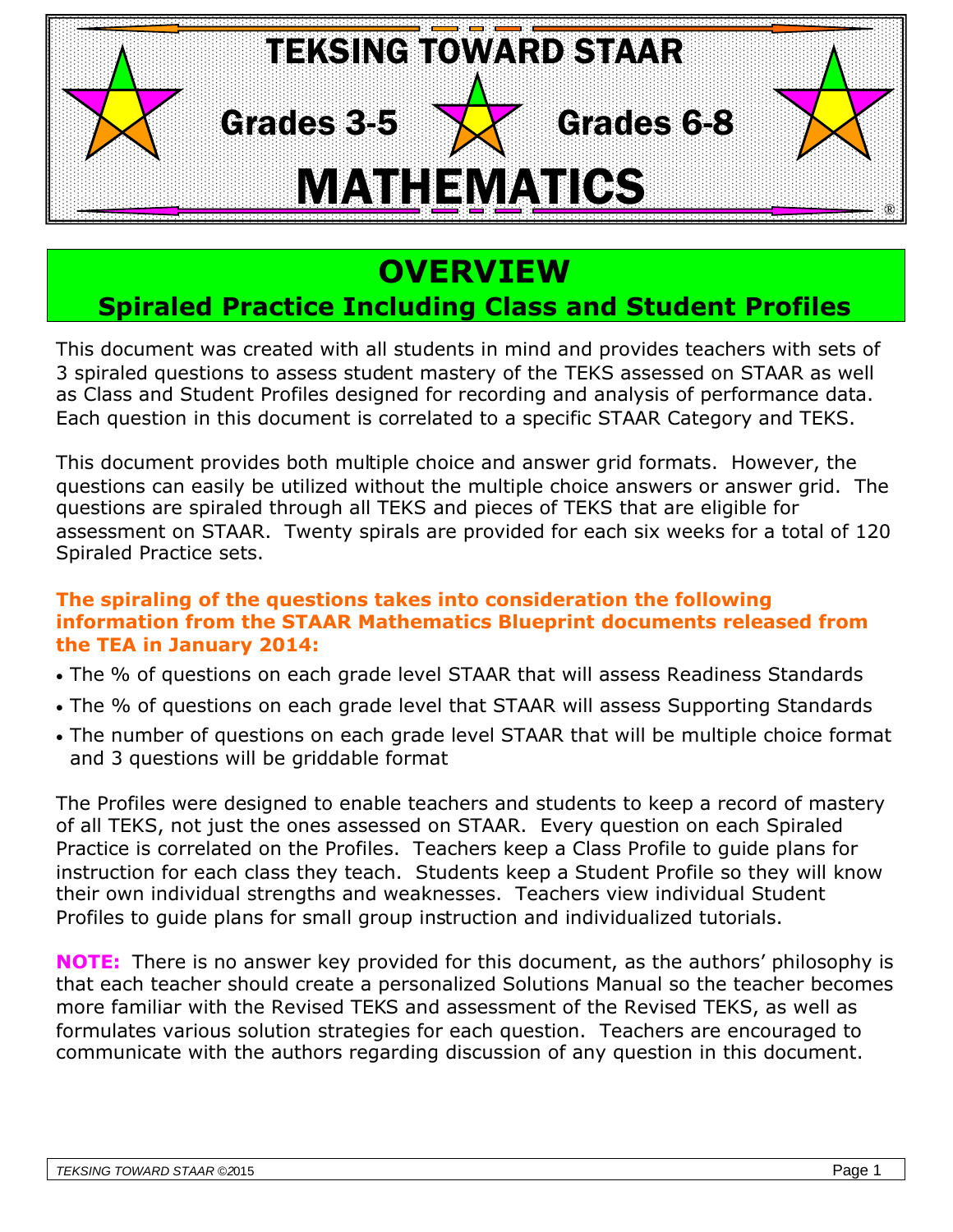### **AUTHORS' VISION FOR IMPLEMENTATION – SPIRALED PRACTICE**

- Begin the class period with a Spiraled Practice. Students work in Partner Pairs until Six Weeks 4 when they begin working individually without assistance.
- Students should first identify the **MAIN IDEA** and **SUPPORTING DETAILS** for each problem, and then work each problem – they must show all work they do to help them choose their answer – the objective would be that anyone who looks at their paper should be able to understand how they chose their answer.
- After students begin working, quietly assign three different Partner Pairs as **SHARE PAIRS** for the 3 problems. If you have an opaque projection device, the share pairs will share their work from their paper. If you do not, then prior to class label 3 different transparencies as 1, 2, and 3 (small numbers in the top left corner of each transparency) and distribute the blank transparencies and overhead pens to the **SHARE PAIRS** so they will be able to show their work utilizing an overhead projector.
- The **SHARE PAIRS** are assigned to work on their assigned problem **FIRST**, then complete the other questions if they have time – they must **SHOW** all work – the teacher should monitor the share pairs closely and answer any questions they have about the problem.
- **ALL** students should work in pairs to complete a Spiraled Practice in 6 minutes each student recording on their individual page(s). Call **TIME** after 6 minutes.
- Immediately **SHARE PAIR 1** places their paper or paper or transparency on the projection device and shares how they solved the problem. First, they say "The main idea of the problem is…"; next they say "The supporting details in the problem are…". Finally they share the process they used to answer the problem. After sharing, they ask the class: "Did anyone get a different answer?" and "Did anyone solve the problem differently?" If someone did, they share and discussion follows. If the **SHARE PAIR** could not complete the problem (however, ever share pair/student should be expected to find the main idea and supporting details in each problem, even if they cannot answer the problem), they ask the class if anyone could complete the problem – if so, a pair that completed the problem is asked to come up and share their work with discussion following.
- If no student could answer the problem correctly, the teacher makes a decision whether to continue discussion of the problem at this point, or to delay discussion until a more appropriate time (if the decision is made to delay discussion, tell the students that they will be working on this problem in a major lesson later and discussion will continue then).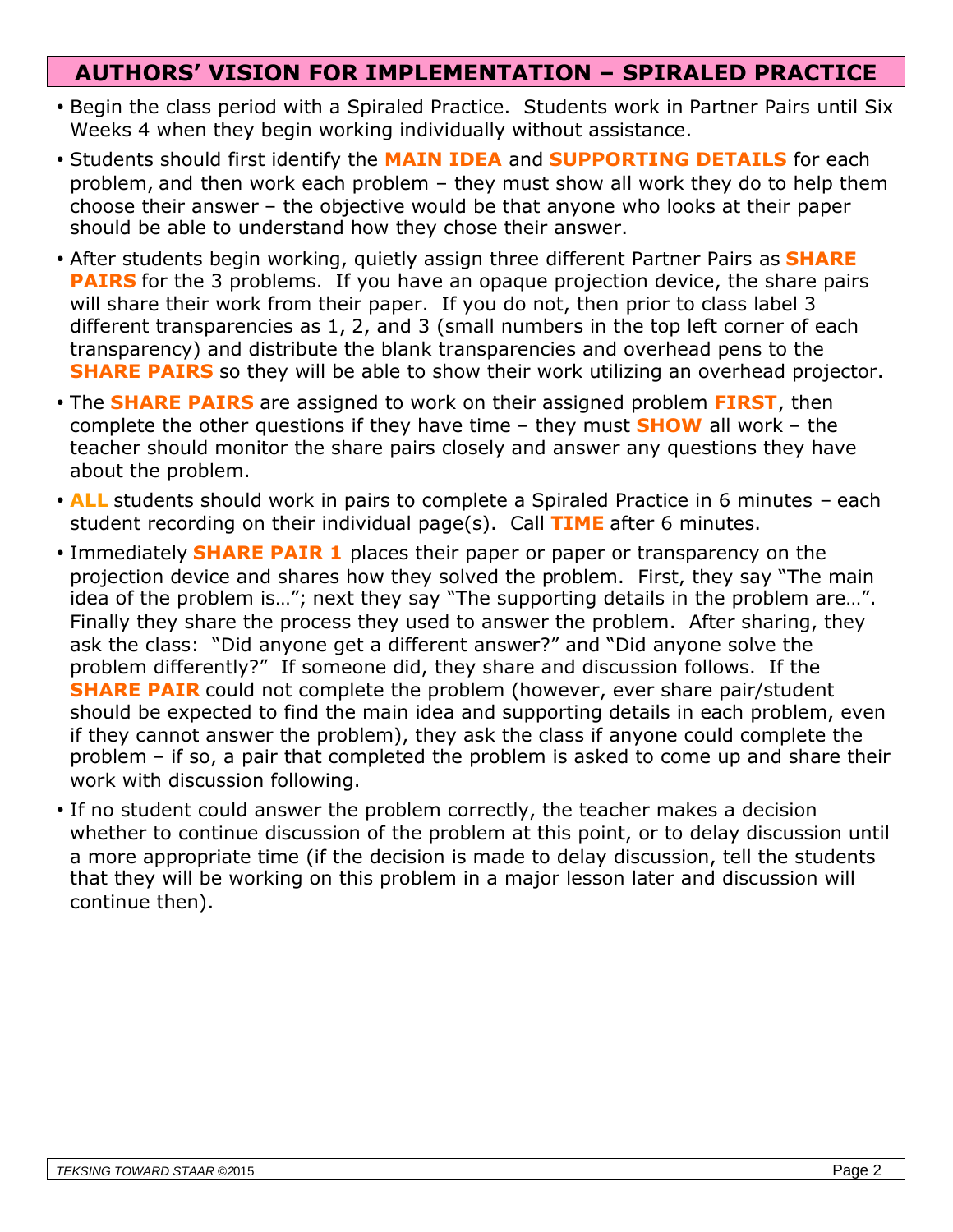### **AUTHORS' VISION FOR IMPLEMENTATION – PROFILE BOOKLETS**

#### **CLASS PROFILE:**

- Teachers record in a Class Profile for each class. The questions on each Spiraled Practice are correlated on the Class Profile.
- Suggestion for recording class data: Record **+** if class data demonstrates mastery Record **–** if class data demonstrates improvement needed
- Record **+** based on the following: **August/September** – Record **+** if 50% or higher of class demonstrates mastery **October** – Record + if 60% or higher of class demonstrates mastery **November** – Record **+** if 70% or higher of class demonstrates mastery **December** – Record + if 80% or higher of class demonstrates mastery **January-May** – Record **+** if 90% or higher of class demonstrates mastery
- Periodically highlight all **+** in **green** and highlight all **–** in **hot pink**.
- Begin glancing over each Class Profile by TEKS to identify areas of strength and weakness. Use this data to make instructional decisions regarding focus for instructional time by class.

#### **STUDENT PROFILE:**

- Each student records in an individual Student Profile teachers do not record in Student Profiles. The questions on each Spiraled Practice are correlated on the Student Profile.
- Record **+**/**–** based on the following: Record **+** if answer is correct Record **–** if answer is incorrect
- Periodically highlight all **+** in **green** and highlight all **–** in **hot pink**.
- **Student** Periodically glance over the Student Profile to identify areas of strength and weakness
- **Teacher** Periodically glance over each Student Profile by TEKS to identify areas of strength and weakness. Use data to make instructional decisions regarding focus for tutorial time.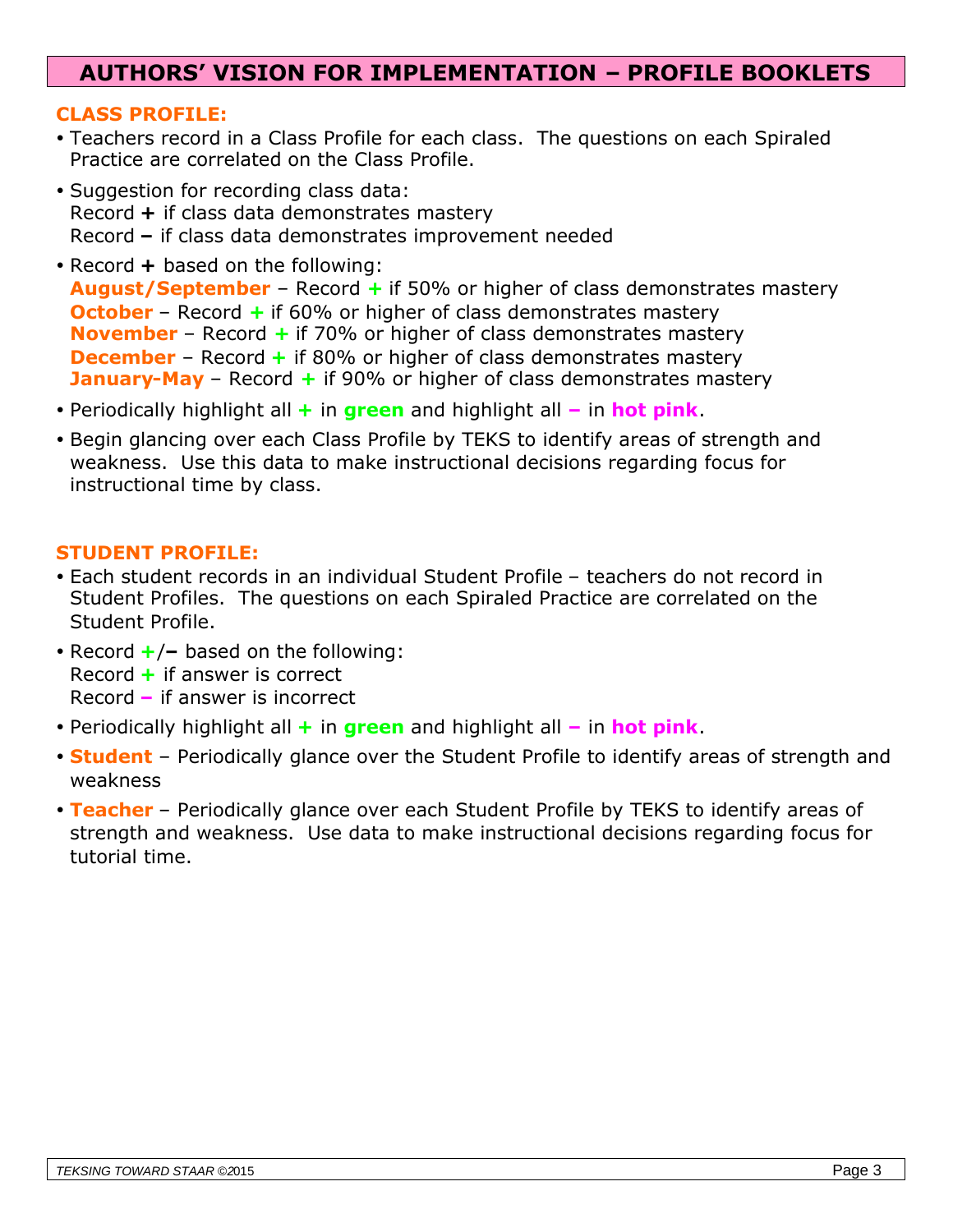## **OVERVIEW Open-Ended Skills and Concepts**

This document was created with all students in mind and provides teachers with sets of 5 open-ended questions to assess student mastery of TEKS assessed on STAAR as well as Class and Student Profiles designed for recording and analysis of performance data. Each set of questions in this document is correlated to a specific Category and TEKS. These materials can be utilized for guided practice, independent practice, or homework. These materials can be utilized with a whole class, small groups and/or tutorial settings.

**NOTE:** There is no answer key provided for the Skills and Concepts problems as the authors' philosophy is that each teacher should create a personalized Solutions Manual so the teacher becomes more familiar with the Revised TEKS and assessment of the Revised TEKS, as well as formulates various solution strategies for each question. Teachers are encouraged to communicate with the authors regarding discussion of any question in this document.

## **AUTHORS' VISION FOR IMPLEMENTATION**

- Skills and Concepts are open-ended questions that are organized by individual TEKS. Each Skills and Concepts includes 5 open-ended questions.
- The teacher sets a time limit prior to students' beginning the Skills and Concepts if the material is being utilized for independent practice.
- Students work on Skills and Concepts in Partner Pairs even during independent practice. Partner Pairs are given specific "share questions" on the Skills and Concepts. The process that should be followed by all Partner Pairs is to complete the question(s) they are assigned, then work on the other questions until time is called.
- The teacher calls time and the Partner Pairs guide class discussion on their "share questions" assignments. Students who did not complete the Skills and Concepts prior to the time limit may record on their individual papers during the discussion time but must record in a different color.
- A Skills and Concepts should not be sent home for homework until the majority of the class has demonstrated mastery of the TEKS addressed.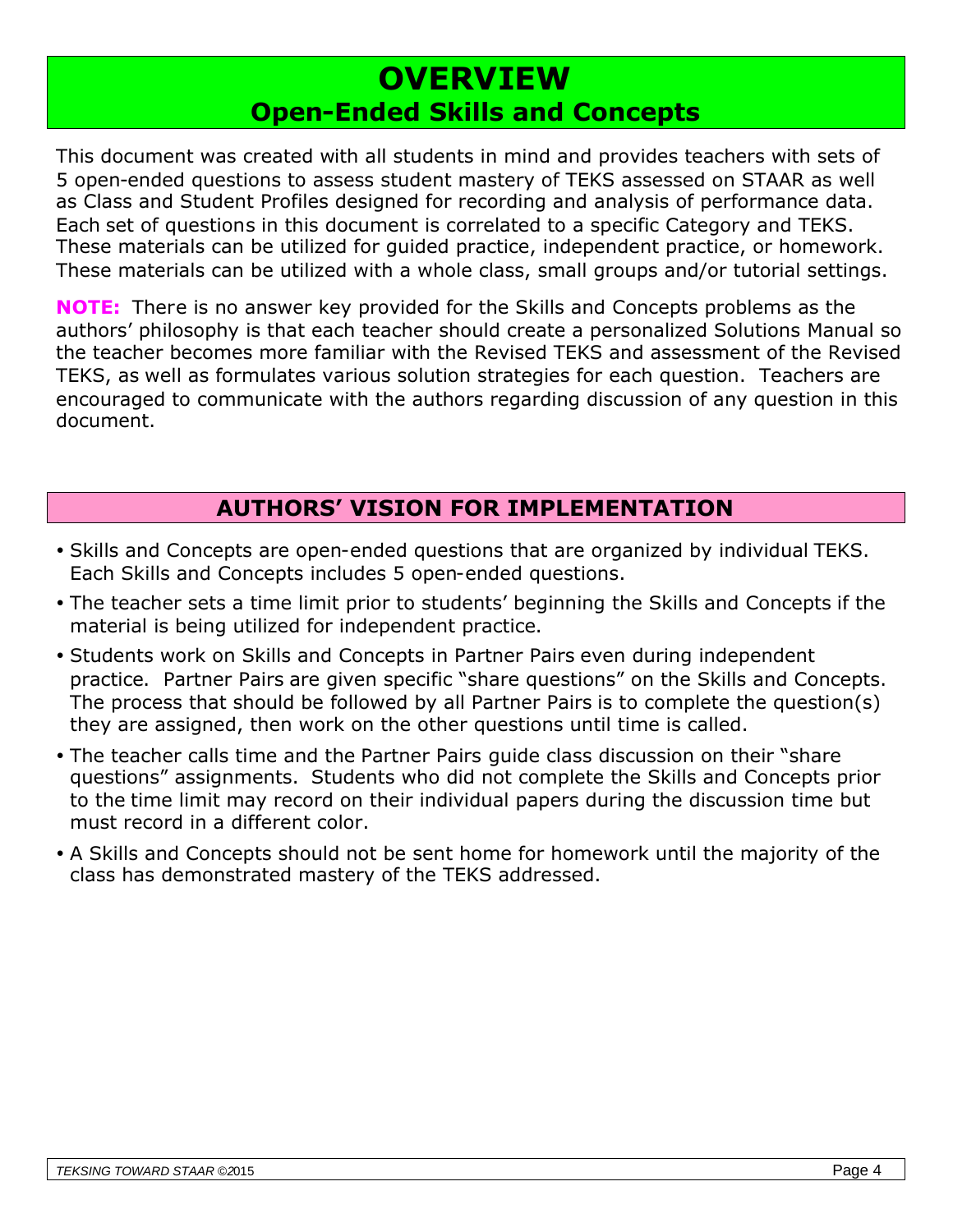## **OVERVIEW Problem-Solving Projections**

The Problem-Solving Projections were created with all students in mind and provide teachers with large print projections for problem-solving questions that address all TEKS, including the Process Standards TEKS. Each Problem-Solving Projection is correlated to a specific TEKS Category and TEKS.

The Problem-Solving Projections include a general set of questions that should be addressed by students as they solve the problems and during class discussion of the solution process for each problem. Teachers should make a copy of these questions and distribute for each student to keep in their math notebook.

#### **The Problem-Solving Questions include the following:**

- **1.** What is the main idea of this problem?
- **2.** What are the supporting details in this problem?
- **3.** What skills, concepts and understanding of math vocabulary are needed to be able to answer this problem?
- **4.** Did this problem involve mathematics arising in everyday life, society, or the work place?
- **5.** What is a good problem-solving strategy for this problem?
- **6.** Can you explain how you used any math tools, mental math, estimation or number sense to solve this problem?
- **7.** Did this problem involve using multiple representations (symbols, diagrams, graphs, language)?
- **8.** Did you use any relationships to solve this problem?
- **9.** How can you justify your solution?
- **10.** How can you check for reasonableness of your solution to this problem?

The Problem-Solving Projections can be utilized for instruction, guided practice or independent practice. These materials can be utilized with a whole class, small groups and/or tutorial settings.

**NOTE:** There is no answer key provided for these problems as the authors' philosophy is that each teacher should create a personalized Solutions Manual so the teacher becomes more familiar with the Revised TEKS and assessment of the Revised TEKS, as well as formulates various solution strategies for each question. Teachers are encouraged to communicate with the authors regarding discussion of any question in this document.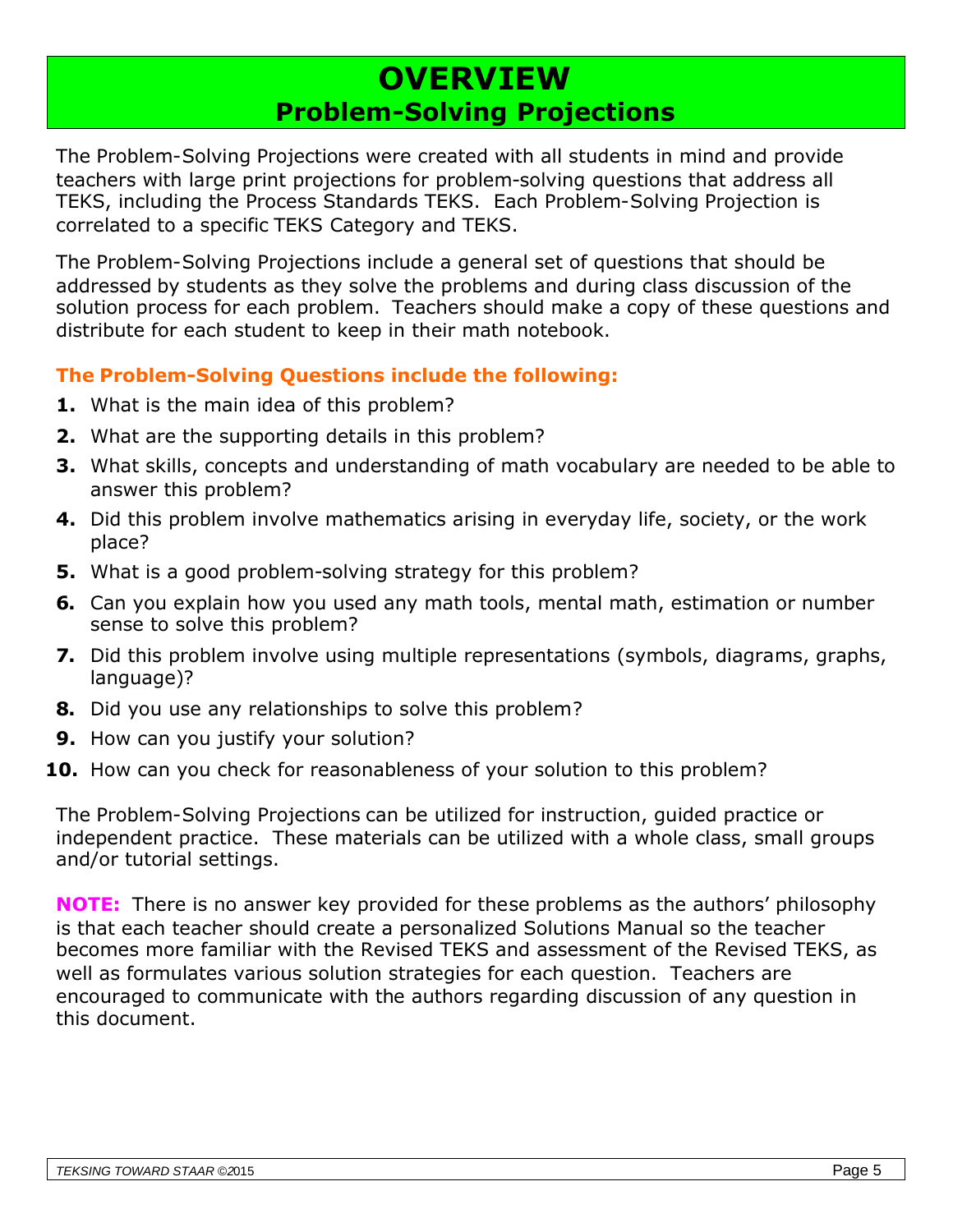## **AUTHORS' VISION FOR IMPLEMENTATION**

Students work with Partner Pairs to answer these problems. The teacher projects the problem then sets a time limit prior to students' beginning their work. Partner Pairs are given specific "share" questions from 1-10 on the Problem-Solving Questions page. The process that should be followed by students for all problems is to answer questions 1-3, then complete the solution to the problem, and finally answer questions 4-10.

The teacher calls time and the Partner Pairs guide class discussion on their "share" assignments. Students who did not complete the solution to the problem prior to the time limit must complete recording in a different color.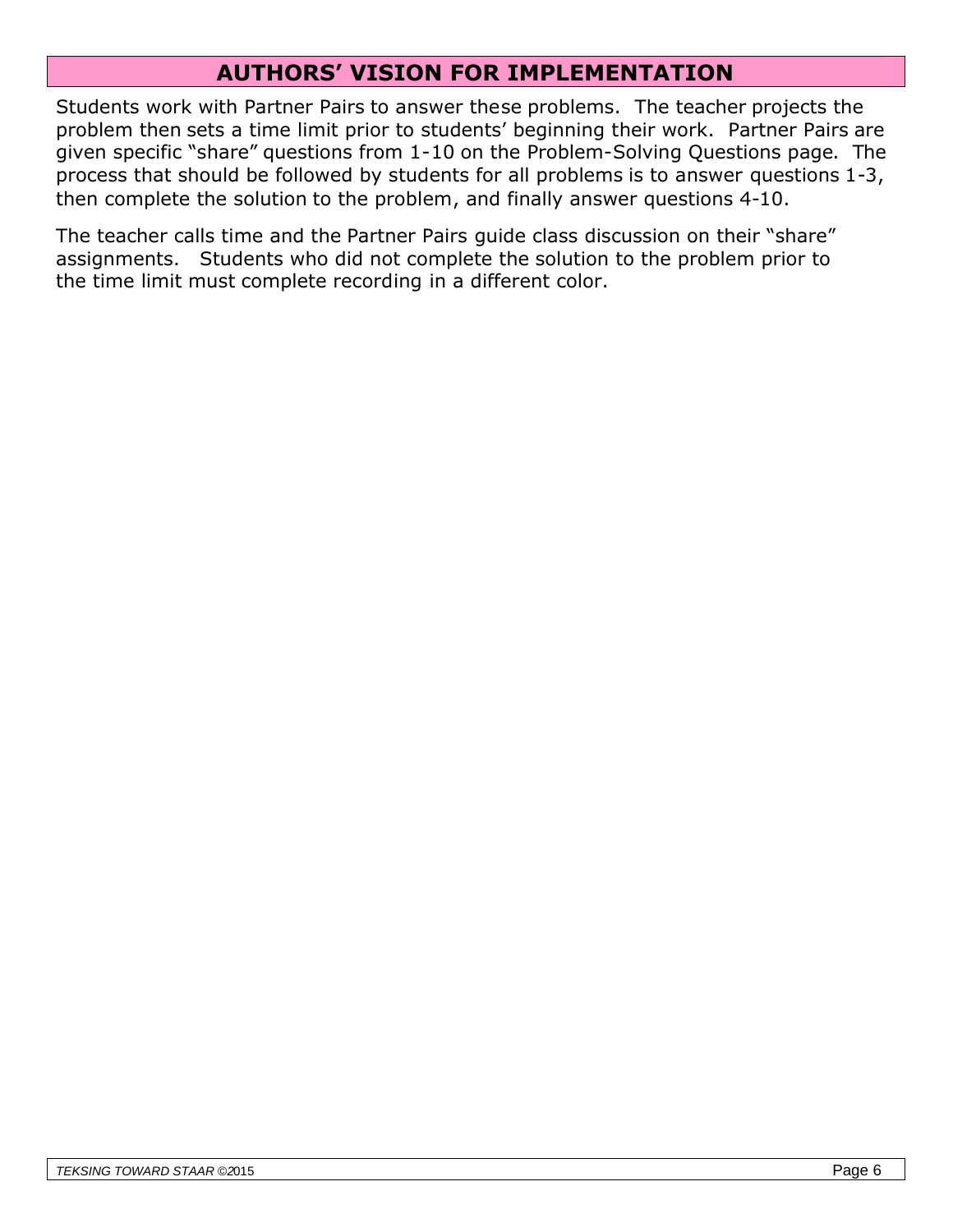# **OVERVIEW**

## **Mini-Assessments and Periodic Assessments**

#### **Mini-Assessments**

The Mini-Assessments were created with all students in mind and provide teachers with 10-question assessments that address each TEKS in each STAAR Reporting Category with focus on the Process Standards TEKS. Each Mini-Assessment is correlated to a specific Category and TEKS. These assessments should not be utilized until after all instruction has been completed for the TEKS addressed in the assessment.

- The Mini-Assessments can be utilized at any time after instruction has occurred for the TEKS addressed in the assessment.
- Allow approximately 20 minutes for completion of each Mini-Assessment (the amount of time may vary for some assessments). No assistance should be given during this time except as allowed on STAAR for Grade 3.
- The Mini-Assessments should be completed by individual students, graded by the teacher and performance discussed by the teacher with individual students.

#### **Periodic Assessments**

The Periodic Assessments were created with all students in mind and provide teachers with a 20-question tool to periodically assess multi-TEKS. These assessments should not be utilized until after all instruction has been completed for all TEKS addressed in the assessment.

- The Periodic Assessments can be utilized at any time after instruction has occurred for all TEKS addressed in the assessment.
- Allow approximately 40 minutes for completion of each Periodic Assessment (the amount of time may vary for some assessments). No assistance should be given during this time except as allowed on STAAR for Grade 3.
- The Periodic Assessments should be completed by individual students, graded by the teacher and performance discussed by the teacher with individual students.

An answer key is provided for the Mini-Assessments and Periodic Assessments. Teachers should consider creation of a personalized Solutions Manual to become more familiar with the Revised TEKS and assessment of the Revised TEKS, as well as to formulate various solution strategies for each question. Teachers are encouraged to communicate with the authors regarding discussion of any question in this document.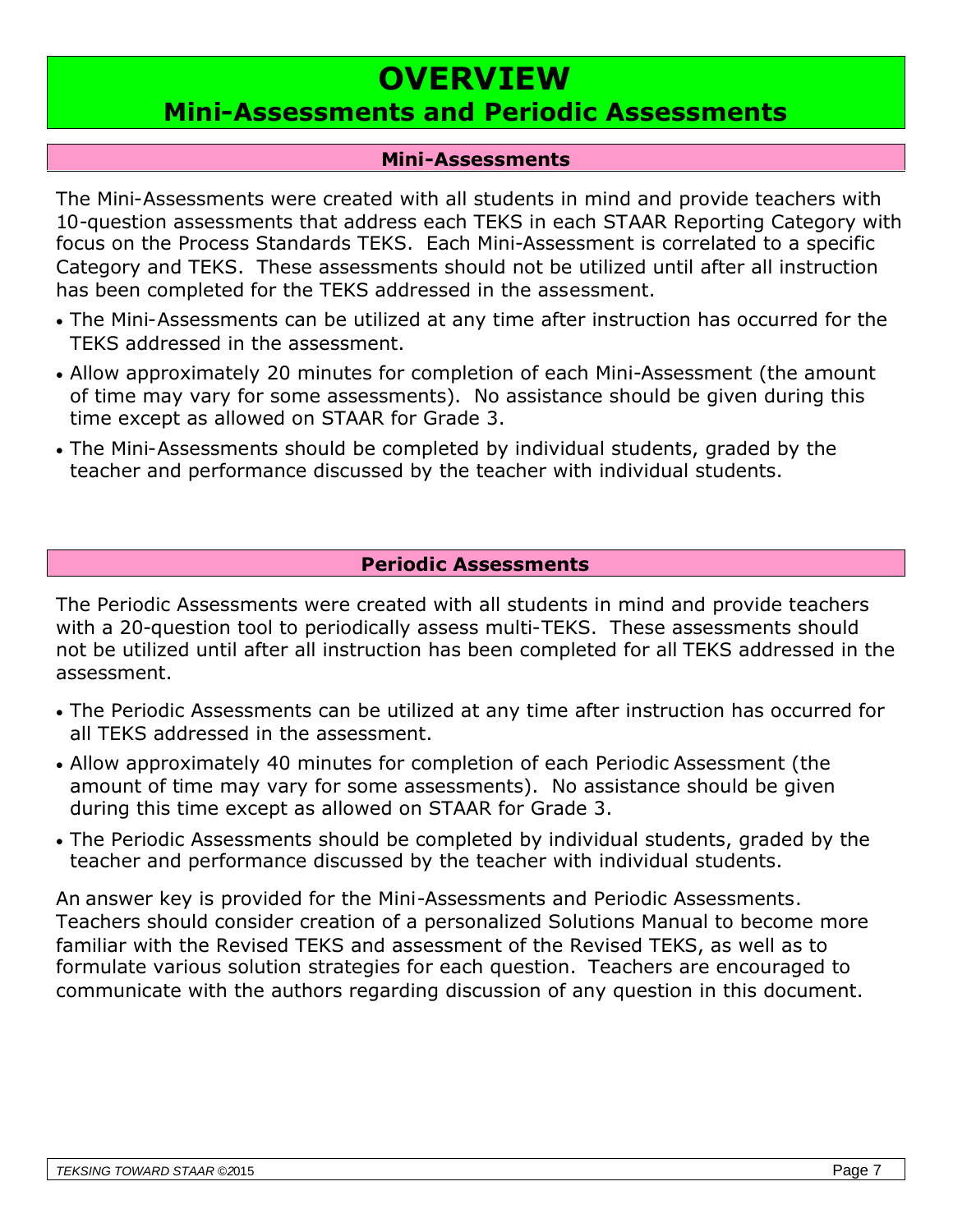# **OVERVIEW Grades 3-5 TEKS-Based Lessons**

#### **Implementation of Lessons**

Implementing these lessons requires a different way of teaching. The traditional teacher roles of authority figure and information disseminator must change to learning facilitator and instructional decision maker.

Knowledge about students and how they learn mathematics can contribute to establishing an environment that is conducive for learning. The lessons are designed to meet the requirements of the Revised Texas Essential Knowledge and Skills for grade level mathematics.

The design of each lesson is consistent and includes a format for delivery of instruction, assessment, and homework. Where appropriate, the use of manipulatives and technology is included in the lesson. Cooperative learning as a learning setting is utilized in each lesson.

#### **The Role of Assessment**

Making changes in the content and methods of mathematics instruction also requires making changes in why and how students' work is assessed. Evaluation should be an integral part of instruction and not be limited to grading and testing.

There are at least four reasons for collecting evaluation information:

- to make decisions about the content and methods of mathematics instruction
- to make decisions about classroom climate
- to help in communicating what is important
- to assign grades

Assessment includes much more than marking right and wrong answers. It "must be more than testing; it must be a continuous, dynamic, and often informal process" (NCTM 1989, p. 203). The *Curriculum and Evaluation Standards* recommends that teachers use a variety of types of evaluation: (1) *observing and questioning students* (2) *using assessment data reported by students*; (3) *assessing students' written mathematics work*; and (4) *using multiple-choice or short-answer items.* Use of these methods of collecting assessment data will contribute to a thorough evaluation of students' work.

Implementing the assessment process in the TEKSING TOWARD STAAR Lessons may require significant changes in how teachers view and use assessment in the classroom. Teachers will assess frequently to monitor individual performance and guide instruction.

Intent of the TEKSING TOWARD STAAR Lessons is to provide teachers with structure for instruction and assessment for the REVISED TEKS that incorporates characteristics of a good mathematics learning environment and the role of assessment.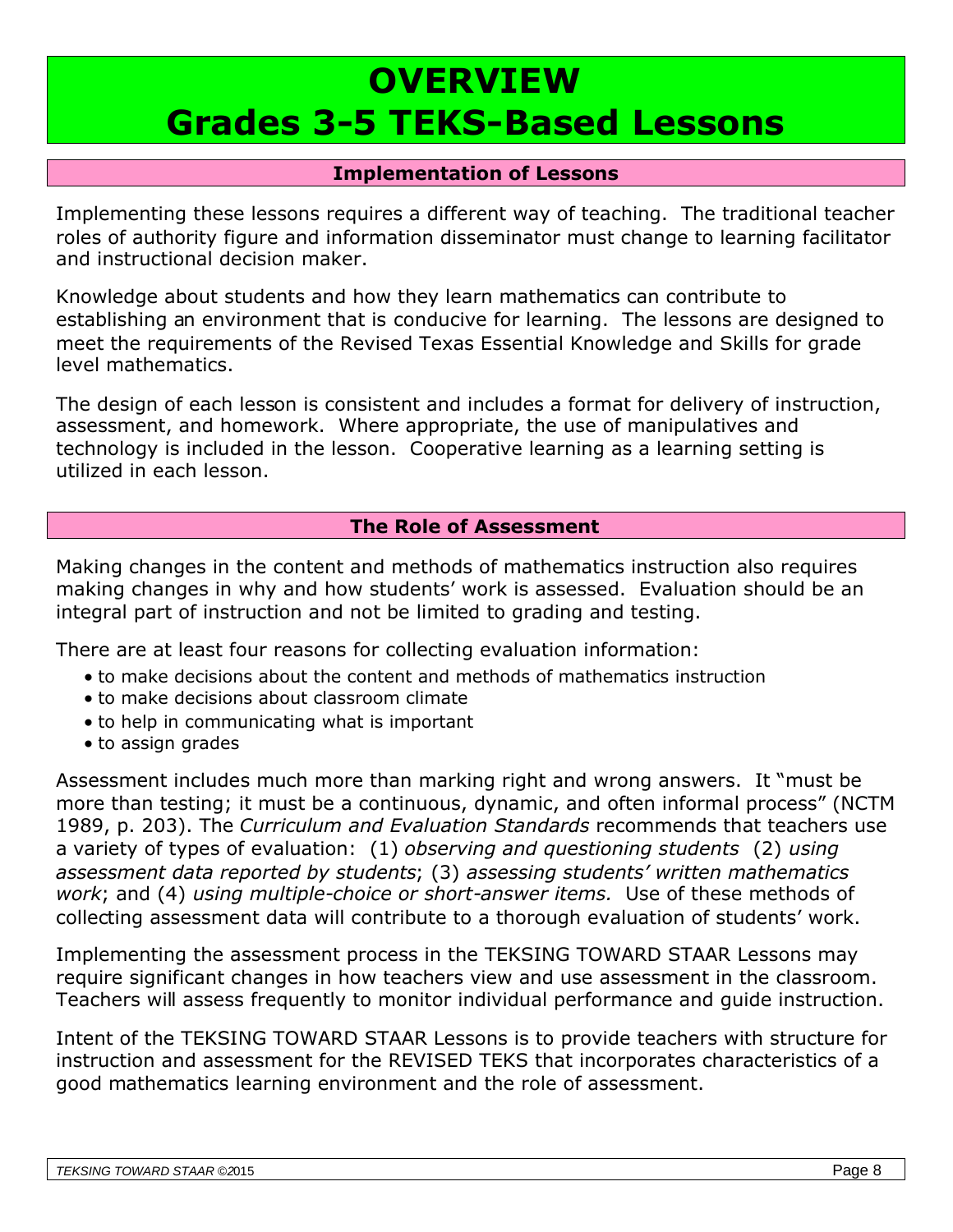#### **Data Gathering and Analysis**

Recording and analysis of data is a critical component of the TEKSING TOWARD STAAR Lessons. Recording in a Class Profile book by the teacher should occur on an almost daily basis. Expectation is that all STAAR-format assessments are recorded, as well as data from Spiraled Practice and other data as teachers choose. Analysis of the data should guide and direct instructional decisions.

Recording in a Student Profile book by each individual student should occur on a regular basis. Expectation is that all STAAR-format assessments are recorded, as well as data from Spiraled Practice. Analysis of this individual student data should be utilized to make decisions regarding reteach/tutorials for each student. Students should be given additional work on TEKS that indicate weakness. Students should not be expected to complete additional work on TEKS that indicate strength.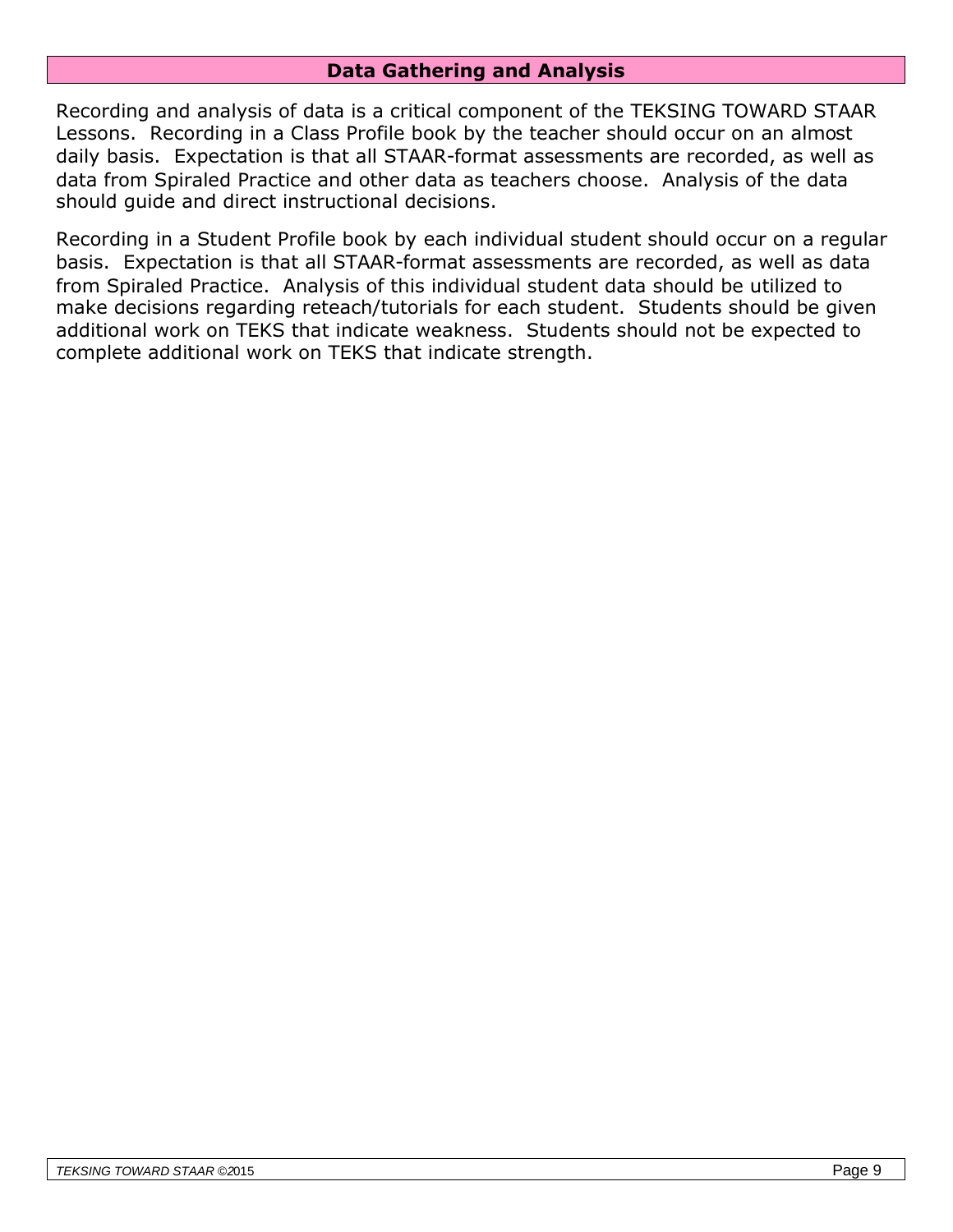#### **LESSON COMPONENTS**

#### **Lesson Focus**

Each lesson begins with the Lesson Focus. The TEKS expectations, focus for the lesson, and STAAR expectations for the Reporting Category are stated for the teacher.

#### **Process Standards Incorporated Into Lesson**

Following the **Lesson Focus**, the teacher is provided with a list of the **Process Standards** student expectations that are incorporated into the lesson.

#### **Materials Needed for Lesson**

Following the **Process Standards Incorporated Into Lesson**, the teacher is provided with a list of **Materials Needed for Lesson** to prepare prior to beginning a lesson.

#### **Vocabulary for Lesson**

Following the **Materials Needed for Lesson**, the teacher is provided with **Vocabulary for Lesson** words and phrases students should know by the end of each part of lesson.

#### **Math Background**

Following the **Vocabulary for Lesson**, a regular print version of the **Math Background** for each part of a lesson is provided for the teacher, followed by a large print projection version for use with students. Students are given a blank **Math Notes** page prior to the beginning of each lesson. (Master for the Math Notes is found in General Information)

Students are expected to take notes during projection of Math Background - notes will be used during lesson activities (this may be the first note taking experience for students in math - the goal is for students to record important information). Students record as much information as they choose. The information should be recorded in the student's own "words," "symbols," and pictures or diagrams.

As each page is projected, the teacher should ask various students to share what they think is important information - the teacher does **NOT** read the math background to the class - and students do **NOT** read the math background to the class. Students should read the information themselves, talk about what the information says, then write their notes. Teachers should make sure the important information is brought out by students. Teachers should talk students through examples. Students should make sure they take good notes and write examples for anything that they do not already know.

**SUGGESTION 1:** Print out the projection version of the **Math Background** for each part of the lesson. Hole punch the pages and put them into a **Math Background** folder or small 3-ring binder. Leave this information in a certain location where students can come to take additional notes if they discover their notes are not sufficient for completing a **Student Activity**.

**SUGGESTION 2:** Consider printing the teacher version of the **Math Background** for students who have an IEP that requires highlighting of important information for note taking. This suggestion should NEVER be followed for all students, but could be used for students that the teacher feels would greatly benefit and do not have and IEP.

This version could also be printed to send home with students who have missed school and are completing make-up work at home.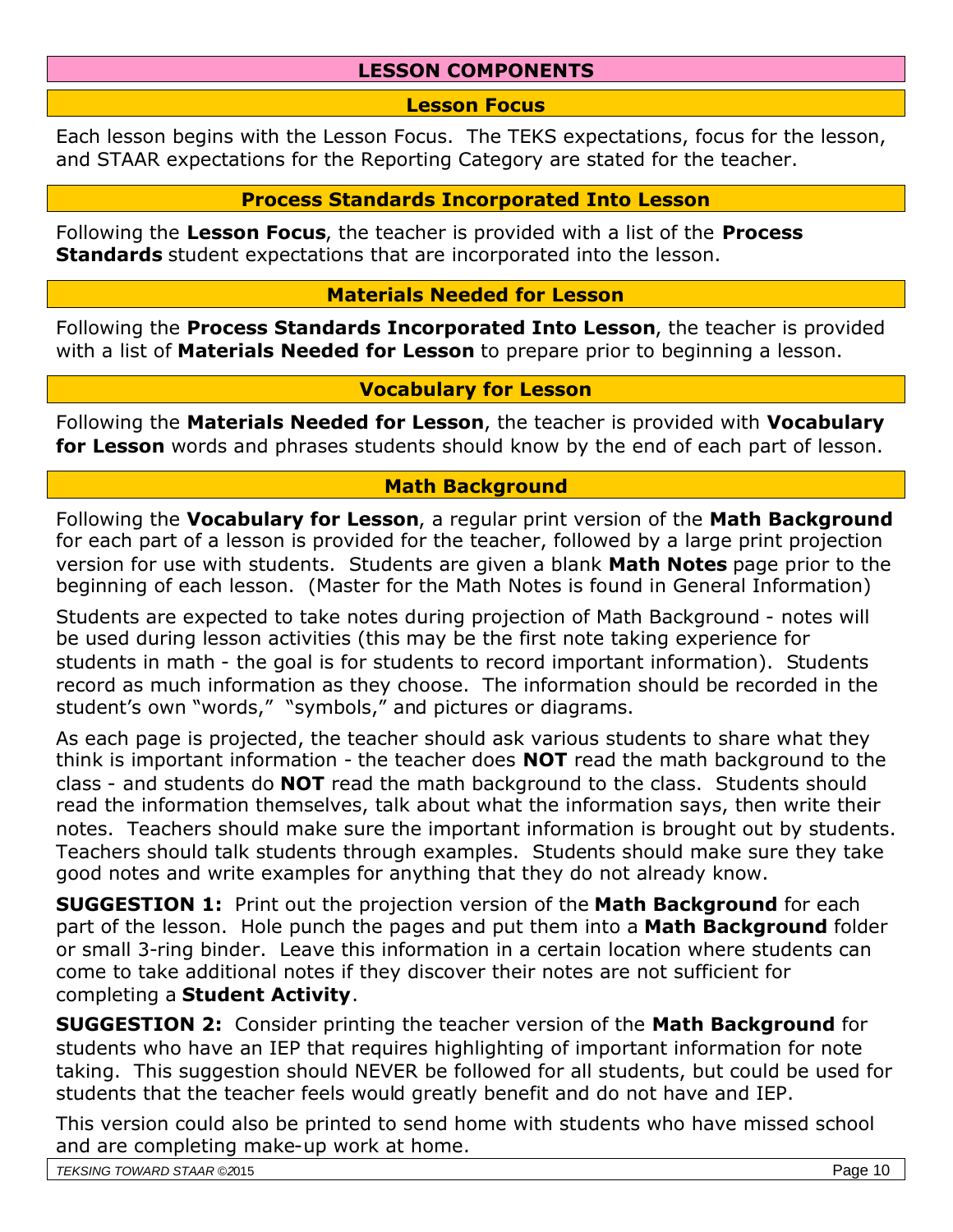#### **Problem-Solving**

A **Problem-Solving Model** is located in Lesson 1 for use throughout the entire school year. This model addresses the Process Standards TEKS in each grade level. This model should be discussed during this lesson and a copy should be given to each student to keep in a math notebook.

Each **Problem-Solving** activity is provided in a large print version for projection and will follow the **Math Background** projection version in each part of a lesson. A general set of **Problem-Solving Questions** should be addressed by students as they solve the problems and during class discussion of the solution process. Teachers should make a copy of the **Problem-Solving Questions** for each student and distribute prior to beginning **Problem-Solving 1** in this lesson. Teachers should discuss the questions and let students know they will be answering these questions for problem-solving activities during the entire school year. Each student should keep a copy of the questions in a math notebook.

Prior to some Problem-Solving activities a **Teacher Notes: Problem-Solving** page is included with instructions for the teacher - most often this is instructions for pages teachers need to print for students prior to beginning the Problem-Solving.

Students work in partner pairs to complete all **Problem-Solving** activities throughout the entire school year. Students record answers on notebook paper or plain white paper. The teacher projects the problem, then sets a time limit prior to students beginning their work. Partner pairs are given specific "share" questions from 1-10 on the **Problem-Solving Questions** page. The process that should be followed by students for all **Problem-Solving** activities is to answer questions 1-3, then complete the solution to the problem, and finally answer questions 4-10.

The teacher calls time and the partner pairs guide class discussion on their "share" assignments. Students who did not complete the solution to the problem prior to the time limit must complete recording in a different color.

A Problem-Solving activity is **not** designed to be recorded as a grade, but may be recorded as a holistic score. A scale of 1-5 is appropriate as follows:

- $\bullet$  1 = little if any attempt
- $\bullet$  2 = no understanding evident
- $\bullet$  3 = minimal understanding evident
- $\bullet$  4 = mostly understood or slight mathematical errors
- 5 = complete understanding evident and no mathematical errors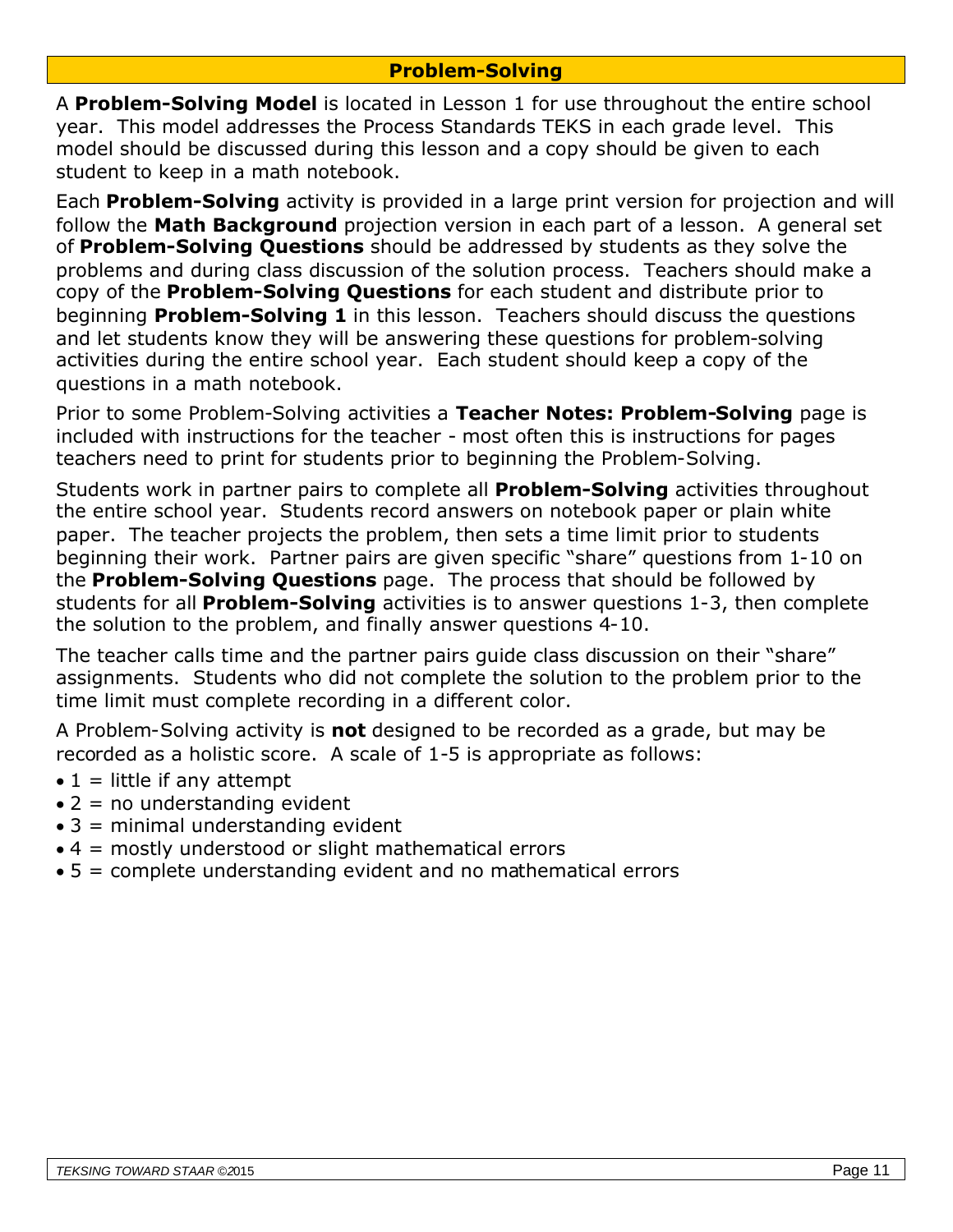#### **Student Activity**

At least one **Student Activity** follows the **Problem-Solving** activity in each part of a lesson. Students work in pairs to complete a Student Activity, however, each student completes their own activity page(s). Math Notes are utilized to enable students to successfully complete the activity. If students did not take notes on material they need to complete the activity, the teacher should invite them to view the Instructional Activity and to take more detailed notes.

Various partner pairs should be assigned portions of the **Student Activity** for wholeclass discussion. Before students begin the activity, the teacher should inform the class of the time allotted for completion of the activity. Time should be called even if all partner pairs have not completed the activity. Whole class discussion should begin with the partner pairs that had assignments leading the discussion. Partner pairs who did not complete the activity may complete the activity during discussion time by recording in a different color pencil or pen.

A Student Activity is **not** designed to be recorded as a grade, but may be recorded as a holistic score. The same scale listed for a Problem-Solving activity is appropriate.

#### **Hands-On Activity**

Most lessons include at least one Hands-On Activity. These activities require preparation of materials for student use during the activity. A **Teacher Notes: Hands-On Activity** page is included prior to the student pages. Students work in pairs or groups of 4 for a Hands-On Activity, however, each student completes their own recording of data during the activity and questions about the activity.

A Hands-On Activity is **not** designed to be recorded as a grade, but may be recorded as a holistic score. The same scale listed for a Problem-Solving activity is appropriate.

#### **Skills and Concepts Homework**

Following the **Student Activity** and/or **Hands-On Activity** in each part of a lesson, is a **Skills and Concepts Homework**. Each homework includes 5 open-ended questions. The teacher should choose two or three questions to be scored by the teacher. The teacher should make written feedback comments for each student and should return the homework assignments within two days. Partial credit should be given if a student's work only exhibits partial understanding, or if the student makes a mathematical error. Only ½ credit should be given for a correct answer if student work is not shown on the homework. The score on each **Skills and Concepts Homework** may be recorded for each student. Periodically these scores may be combined and recorded as a grade.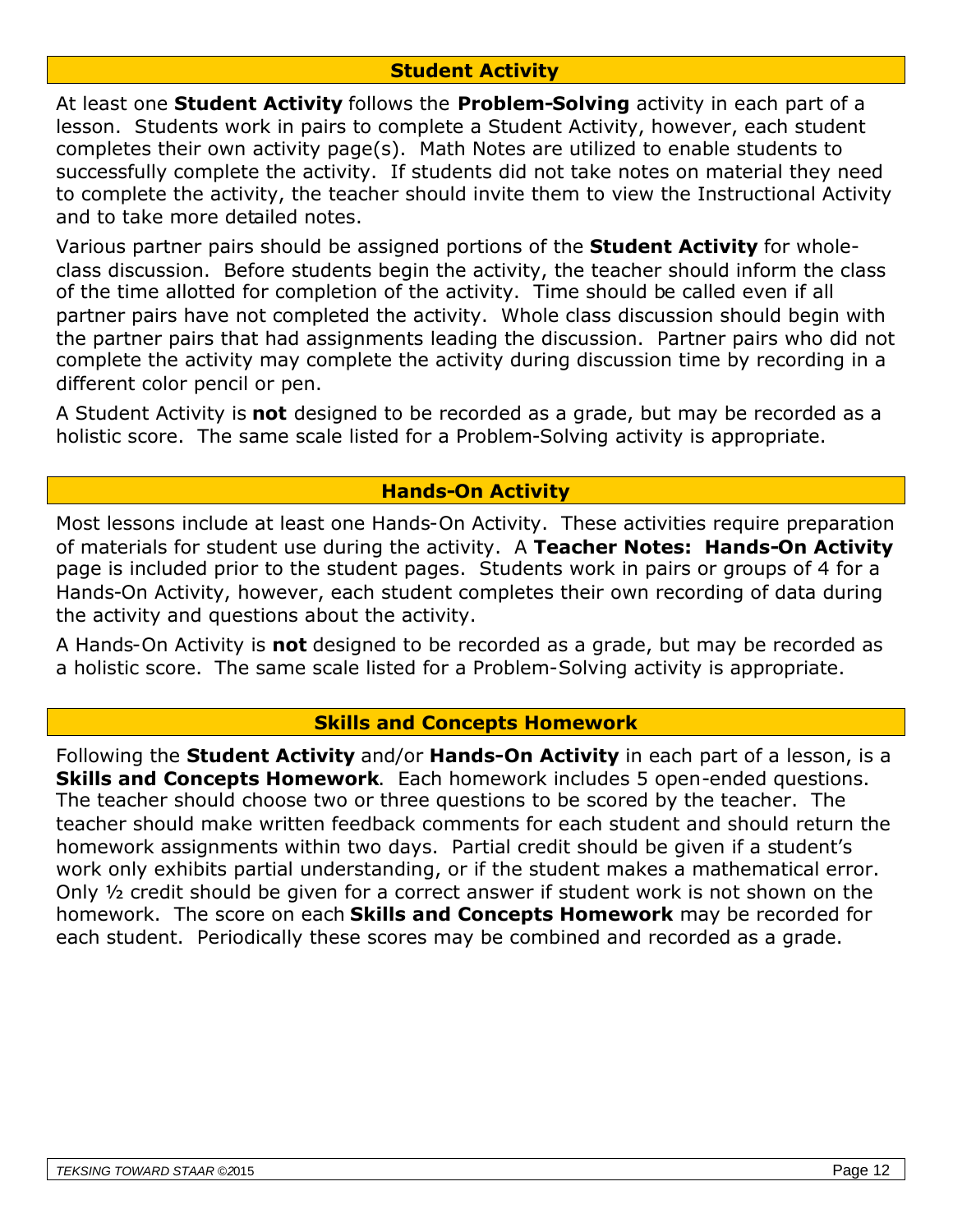#### **Mini-Assessment**

A **Mini-Assessment** in STAAR format is located at the end of each lesson. The **Mini-Assessment** is completed by each individual student and scored by the teacher. Only assistance allowed during the actual STAAR should be given during this time. Allow about 20 minutes for completion of a Mini-Assessment. The amount of time may vary for some assessments. Score the Mini-Assessment with a score of 1-10. Partial credit may be given for each question if the student shows evidence of understanding but did not choose the correct answer due to minor mathematical error. Only ½ credit should be given for a correct answer if student work is **not** shown on the assessment. Periodically these scored may be combined and recorded as a grade. Record data in **Profile** books.

#### **Six Weeks Review and Six Weeks Assessment**

The **Six Weeks Review** is open-ended and will address all TEKS in lessons. The review includes a **Six Weeks Class Review** and a **Six Weeks Homework Review**.

The **Six Weeks Assessment** is designed to assess all TEKS in lessons from the six weeks. The assessment includes 20 questions. Each question should be given 5 points for a correct answer. Partial credit may be given if a student's work exhibits partial understanding, or if the student makes a minor mathematical mistake. Only ½ credit should be given for a correct answer if student work is not shown on the assessment.

Record data in **Class Profile** book and students record in **Student Profile** book.

## **Parent Guide for Grades 3-5 Lessons**

The **Parent Guide** was written with the goals of giving parents, guardians and other adults an overview of the mathematics lessons the students will be completing during the school year and assisting parents in helping students to understand the mathematics they are learning. The guide was designed for use by parents and other caring individuals who are interested in helping students progress in comprehension of the Texas Essential Knowledge and Skills.

The Parent Guide includes an Overview of *TEKSING TOWARD STAAR* Lessons philosophy, Parental Roles and Common Questions, Student Activity Sample, Problem-Solving Sample, Homework Sample, Mini-Assessment Sample, Problem-Solving Plan, Six Weeks Scope and Sequences, and Background Information for all lessons.

Permission will be granted to place the Parent Guide on your district Intranet with password access. A formal written request must be sent to *TEKSING TOWARD STAAR* and a formal response will be sent to the district. (Permission will not be given to place the Parent Guide on a location that can be accessed from the open Internet.)

#### **For additional information please contact Brenda DeBorde.**

Brenda DeBorde 254-622-3789 brenda\_deborde@msn.com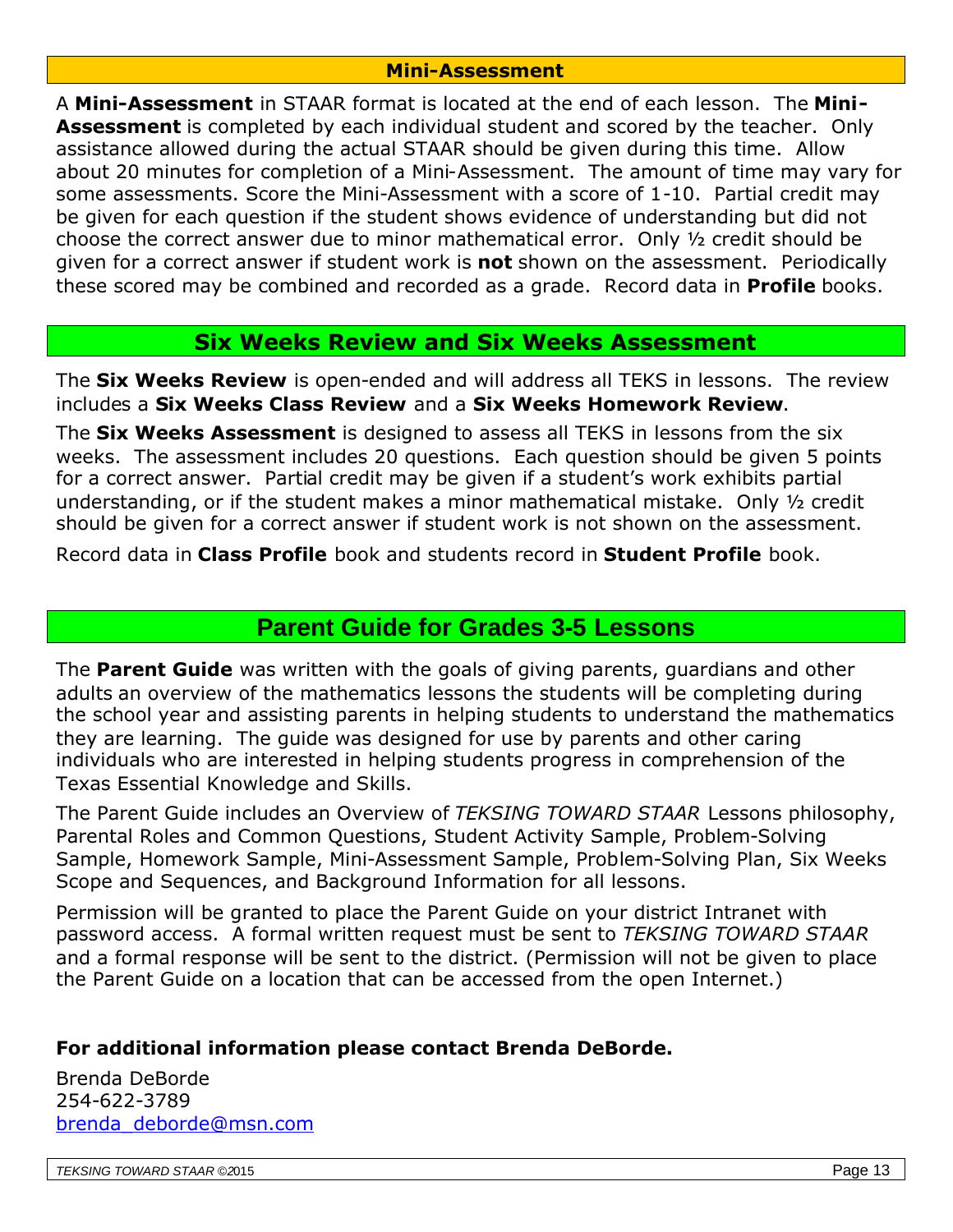# **OVERVIEW Grades 6-8 TEKS-Based Lessons**

#### **Implementation of Lessons**

Implementing these lessons requires a different way of teaching. The traditional teacher roles of authority figure and information disseminator must change to learning facilitator and instructional decision maker.

Knowledge about students and how they learn mathematics can contribute to establishing an environment that is conducive for learning. The lessons are designed to meet the requirements of the Revised Texas Essential Knowledge and Skills for grade level mathematics.

The design of each lesson is consistent and includes a format for delivery of instruction, assessment, and homework. Where appropriate, the use of manipulatives and technology is included in the lesson. Cooperative learning as a learning setting is utilized in each lesson.

#### **The Role of Assessment**

Making changes in the content and methods of mathematics instruction also requires making changes in why and how students' work is assessed. Evaluation should be an integral part of instruction and not be limited to grading and testing.

There are at least four reasons for collecting evaluation information:

- to make decisions about the content and methods of mathematics instruction
- to make decisions about classroom climate
- to help in communicating what is important
- to assign grades

Assessment includes much more than marking right and wrong answers. It "must be more than testing; it must be a continuous, dynamic, and often informal process" (NCTM 1989, p. 203). The *Curriculum and Evaluation Standards* recommends that teachers use a variety of types of evaluation: (1) *observing and questioning students* (2) *using assessment data reported by students*; (3) *assessing students' written mathematics work*; and (4) *using multiple-choice or short-answer items.* Use of these methods of collecting assessment data will contribute to a thorough evaluation of students' work.

Implementing the assessment process in the TEKSING TOWARD STAAR Lessons may require significant changes in how teachers view and use assessment in the classroom. Teachers will assess frequently to monitor individual performance and guide instruction.

Intent of the TEKSING TOWARD STAAR Lessons is to provide teachers with structure for instruction and assessment for the REVISED TEKS that incorporates characteristics of a good mathematics learning environment and the role of assessment.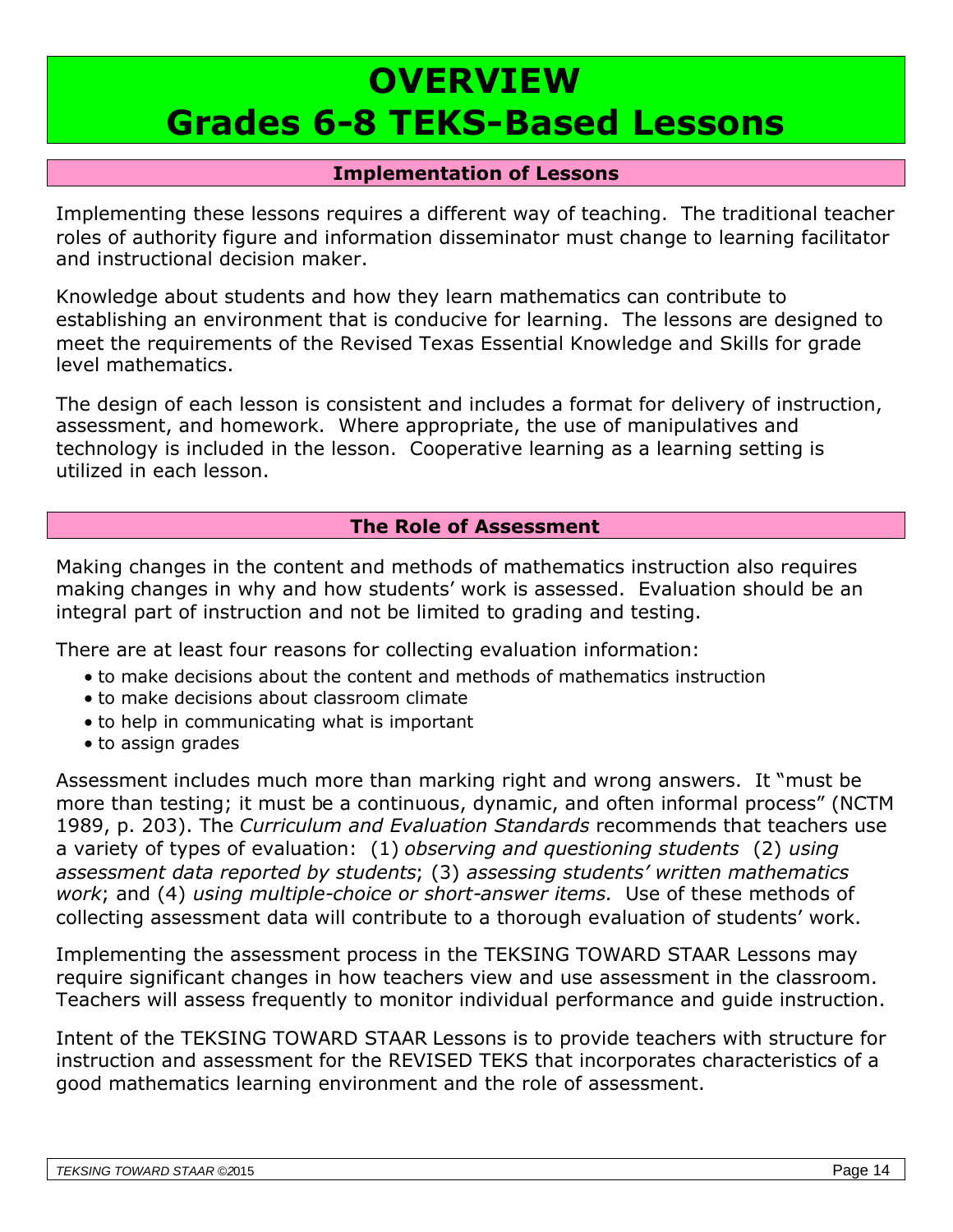#### **Data Gathering and Analysis**

Recording and analysis of data is a critical component of the TEKSING TOWARD STAAR Lessons. Recording in a Class Profile book by the teacher should occur on an almost daily basis. Expectation is that all STAAR-format assessments are recorded, as well as data from Spiraled Practice and other data as teachers choose. Analysis of the data should guide and direct instructional decisions.

Recording in a Student Profile book by each individual student should occur on a regular basis. Expectation is that all STAAR-format assessments are recorded, as well as data from Spiraled Practice. Analysis of this individual student data should be utilized to make decisions regarding reteach/tutorials for each student. Students should be given additional work on TEKS that indicate weakness. Students should not be expected to complete additional work on TEKS that indicate strength.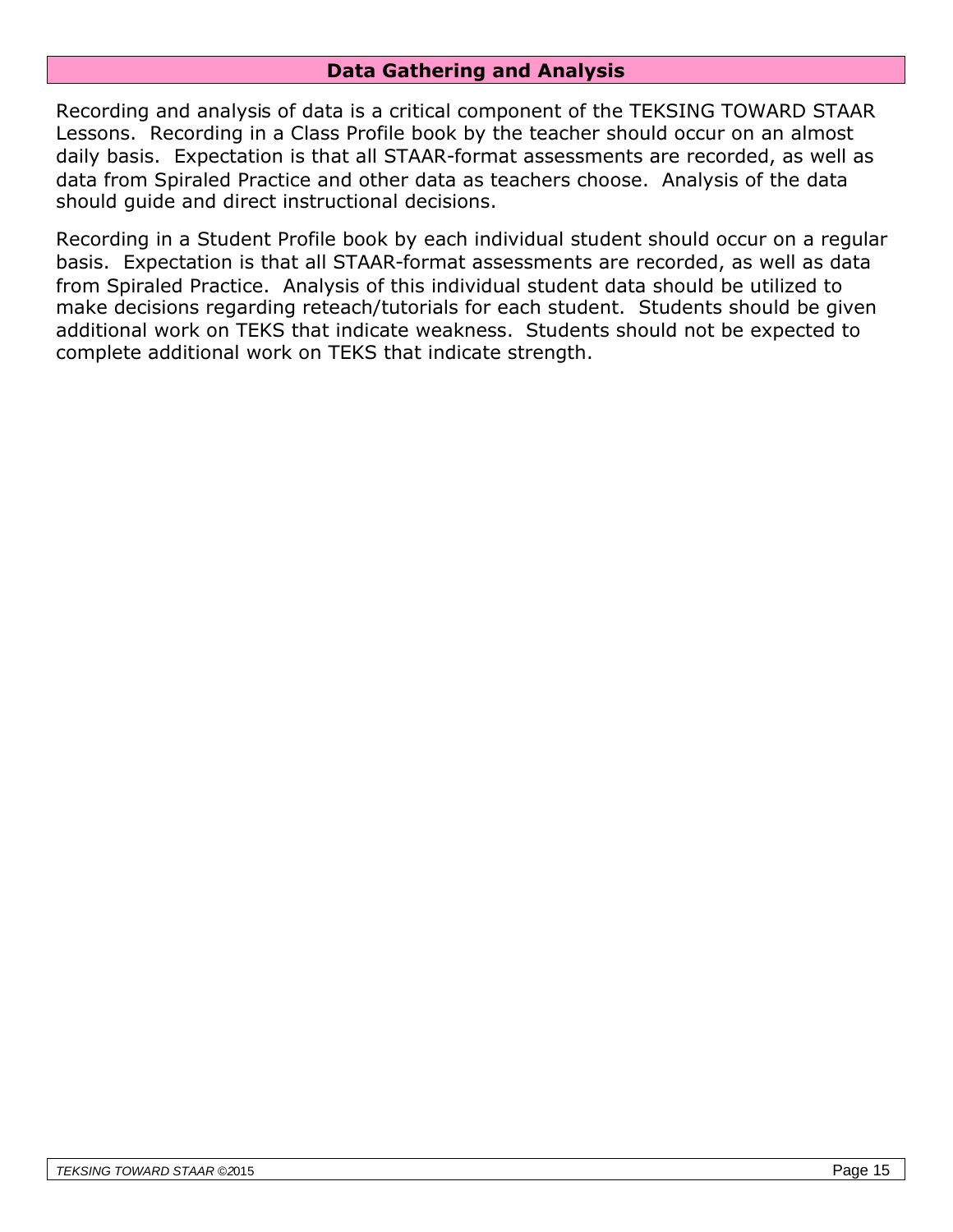#### **LESSON COMPONENTS**

#### **Lesson Focus**

Each lesson begins with the Lesson Focus. The TEKS expectations, focus for the lesson, and STAAR expectations for the Reporting Category are stated for the teacher. If the entire TEKS is not covered in this lesson, only the part taught will be given here.

#### **Process Standards Incorporated Into Lesson**

Following the **Lesson Focus**, the teacher is provided with a list of the **Process Standards** student expectations that are incorporated into the lesson.

#### **Materials Needed for Lesson**

Following the **Process Standards Incorporated Into Lesson**, the teacher is provided with a list of **Materials Needed for Lesson** to prepare prior to beginning a lesson.

#### **Math Background**

The Background Information contains the information that will be taught in this lesson. It will give only the information that is covered in this lesson for TEKS that have multiple pieces, and are taught in more than one lesson.

#### **Instructional Activity**

The Math Background is in enlarged print for an Instructional Activity. The Activity is named appropriately for the information contained. Each Instructional Activity is specific to a TEKS or major piece of a TEKS. Instructional Activities in each lesson provide a format for projection for whole class instruction. The teacher should project the Instructional Activity and lead an informational session designed to provide students with mathematics skills and vocabulary necessary for students to complete any Student Activity or Problem-Solving problem. Vocabulary words are bolded in the Instructional Activity.

Prior to projecting an Instructional Activity, students should be provided with grade level Math Notes pages to records the critical information from the Instructional Activity on their individual Math Notes pages. Students record as much information as they choose. The information should be recorded in the student's own "words," "symbols," and pictures or diagrams.

Only minor discussion should occur during the Instructional Activity. This portion of the lesson is designed as an information-giving time. Students should be asked to hold most questions until the Student Activity portion of the lesson so that the teacher can meet needs on a partner-pair basis. Some have open ended questions for you to ask the class to give correct answers for or thoughts about.

The teacher should leave the Instructional Activity Projection Masters in a place where students can view them later if they need to take additional notes.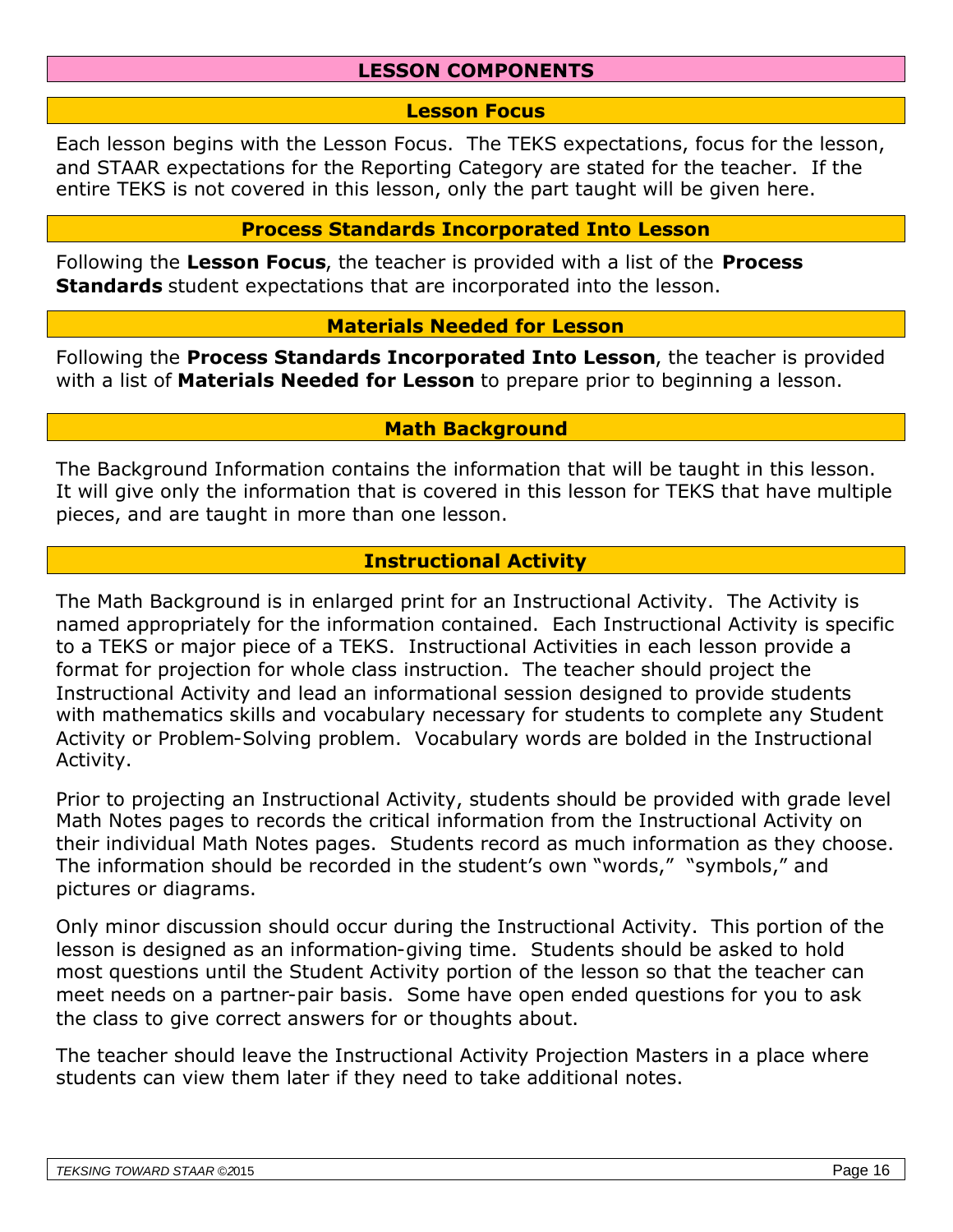#### **Problem-Solving**

A **Problem-Solving Model** is located in Lesson 1 for use throughout the entire school year. This model addresses the Process Standards TEKS in each grade level. This model should be discussed during this lesson and a copy should be given to each student to keep in a math notebook.

Each **Problem-Solving** activity is provided in a large print version for projection and will follow the **Math Background** projection version in each part of a lesson. A general set of **Problem-Solving Questions** should be addressed by students as they solve the problems and during class discussion of the solution process. Teachers should make a copy of the **Problem-Solving Questions** for each student and distribute prior to beginning **Problem-Solving 1** in this lesson. Teachers should discuss the questions and let students know they will be answering these questions for problem-solving activities during the entire school year. Each student should keep a copy of the questions in a math notebook.

Prior to some Problem-Solving activities a **Teacher Notes: Problem-Solving** page is included with instructions for the teacher - most often this is instructions for pages teachers need to print for students prior to beginning the Problem-Solving.

Students work in partner pairs to complete all **Problem-Solving** activities throughout the entire school year. Students record answers on notebook paper or plain white paper. The teacher projects the problem, then sets a time limit prior to students beginning their work. Partner pairs are given specific "share" questions from 1-10 on the **Problem-Solving Questions** page. The process that should be followed by students for all **Problem-Solving** activities is to answer questions 1-3, then complete the solution to the problem, and finally answer questions 4-10.

The teacher calls time and the partner pairs guide class discussion on their "share" assignments. Students who did not complete the solution to the problem prior to the time limit must complete recording in a different color.

A Problem-Solving activity is **not** designed to be recorded as a grade, but may be recorded as a holistic score. A scale of 1-5 is appropriate as follows:

- $\bullet$  1 = little if any attempt
- $\bullet$  2 = no understanding evident
- $\bullet$  3 = minimal understanding evident
- $\bullet$  4 = mostly understood or slight mathematical errors
- 5 = complete understanding evident and no mathematical errors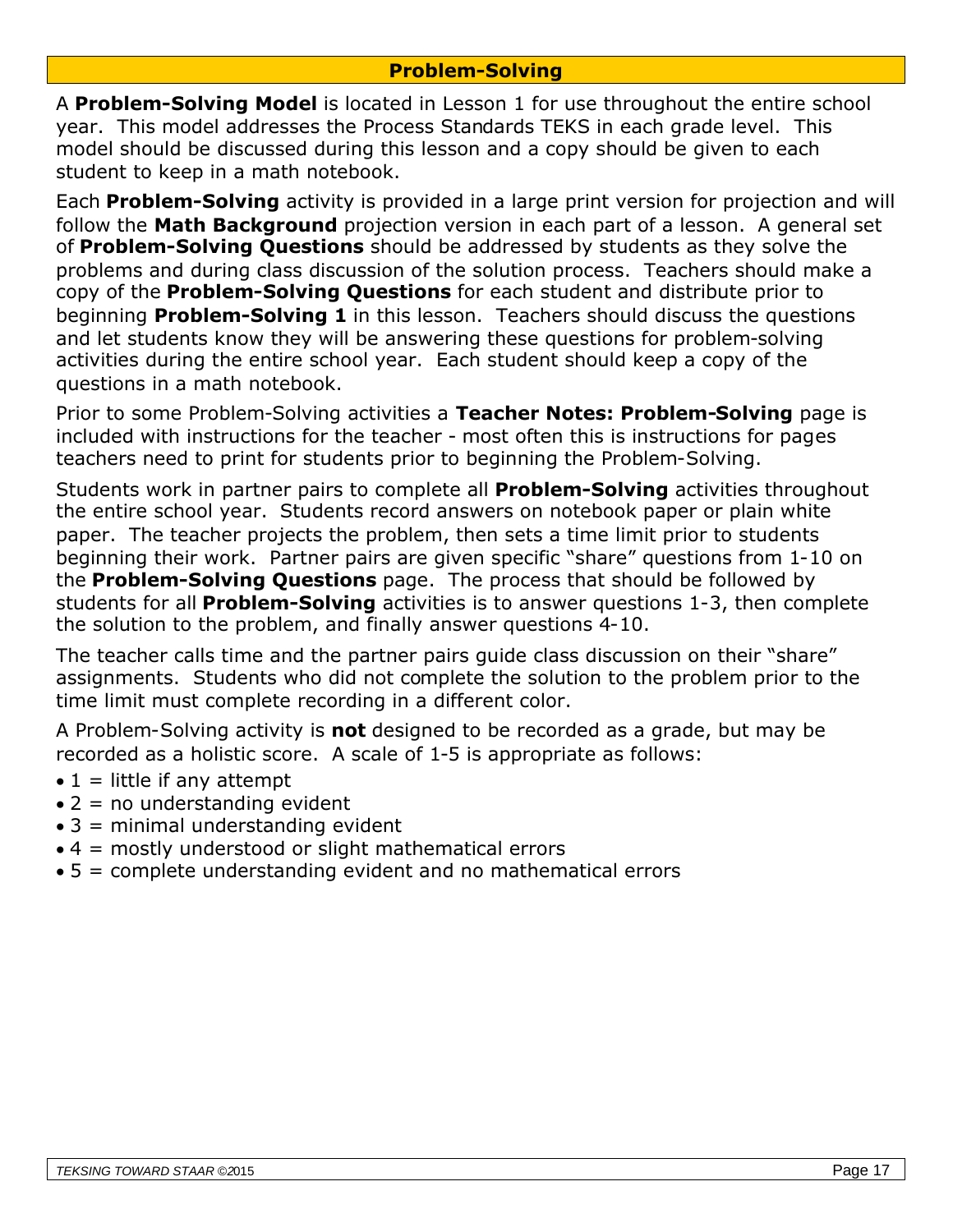#### **Student Activity**

A Student Activity follows the Problem-Solving Activity. Students work in pairs to complete a Student Activity, however, each student completes their own activity page(s). Math Notes are utilized to enable students to successfully complete the activity. If students did not take notes on material they need to complete the activity, the teacher should invite them to view the Instructional Activity Projection Masters and to take more detailed notes.

Various Partner Pairs should be assigned portions of the Student Activity for whole-class discussion. Before students begin the activity, the teacher should inform the class of the time allotted for completion of the activity. Time should be called even if all Partner Pairs have not completed the activity. Whole class discussion should begin with the Partner Pairs that had assignments leading the discussion. Partner Pairs who did not complete the activity may complete the activity at this time by recording in a different color pencil or pen.

A Student Activity is **not** designed to be recorded as a grade, but may be recorded as a holistic score. A scale of 1-5 is appropriate as follows:

- $\bullet$  1 = little if any attempt
- $\bullet$  2 = no understanding evident
- $\bullet$  3 = minimal understanding evident
- $\bullet$  4 = mostly understood or slight mathematical errors
- 5 = complete understanding evident and no mathematical errors

#### **Hands-On Activity/Student Activity**

A variation of an Instructional Activity is included in some lessons. The Instructional Activity is labeled Teacher Notes for Activity. The information regarding preparation for the activity, as well as questions to pose before and during the activity, as well as student responses to look for and listen for during the activity. The Student Activity tied to this Instructional Activity is designed as an active, involved, hands-on activity for all students.

#### **Homework**

Homework is provided for each lesson. More than one homework is provided if a lesson is more than one instructional day in duration.

Each homework assignment includes 5 open-ended questions. The teacher should choose two or three questions to be scored by the teacher. The teacher should make written feedback comments for each student and should return the homework assignments within two days.

Partial credit should be given if a student's work exhibits partial understanding, or if the student makes a minor mathematical error. Only ½ credit should be given for a correct answer if student work is not shown on the homework. The score on each Homework may be recorded for each student. Periodically these scores may be combined and recorded as a grade.